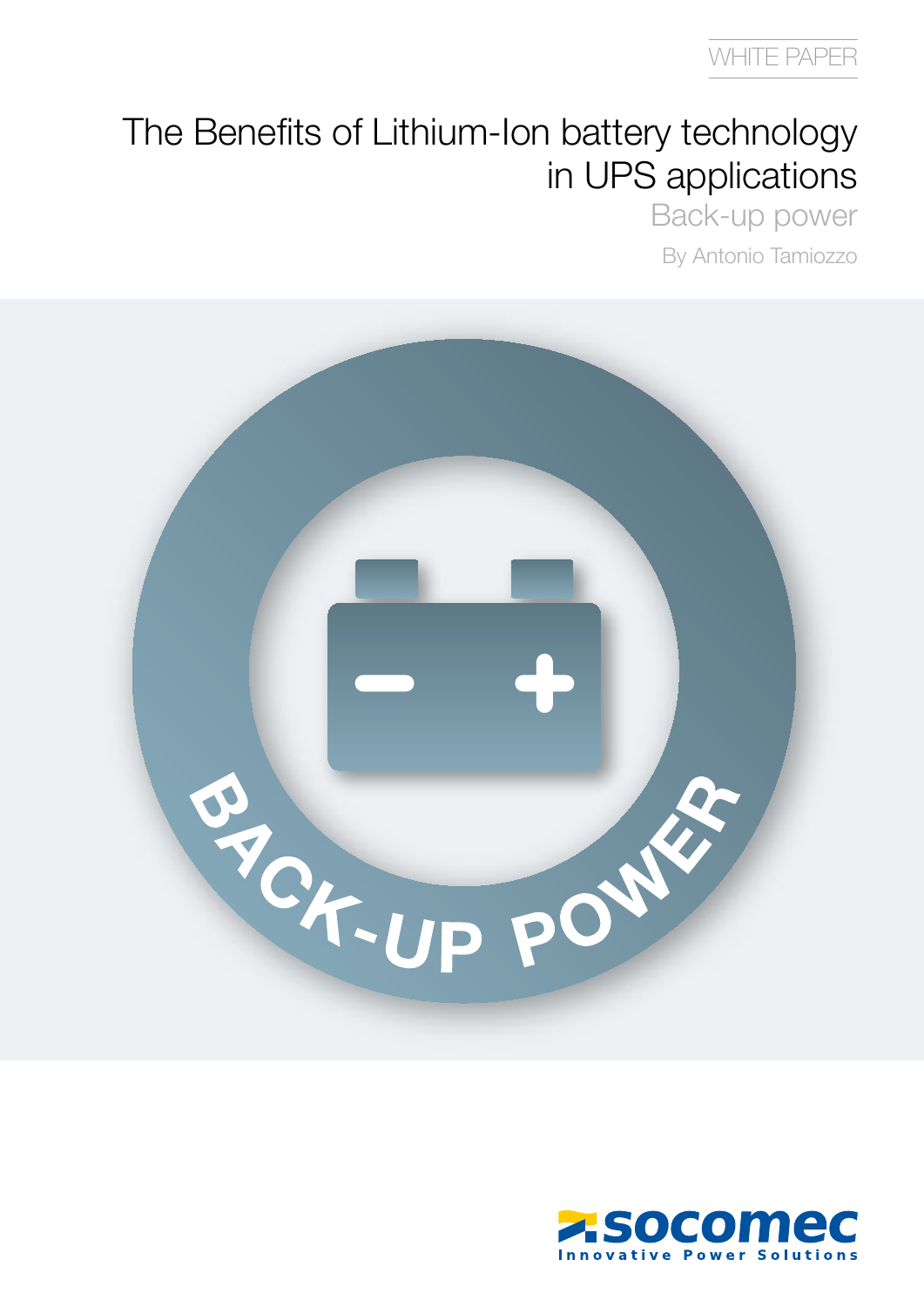## Introduction



While many innovative and efficient UPS topologies have been introduced over the last 20 years, the Valve Regulated Lead Acid (VRLA) battery has remained the only back-up storage system solution for UPS critical applications for nearly 50 years. The rapid evolution of the Lithium-Ion battery technology over the last decade has provided several advantages, such as energy efficiency, environmental friendliness, and space savings.

These aspects can contribute to the reduction of the Total Cost of Ownership of many UPS applications and provide a reliably available back-up power solution in a reduced footprint, with an extended life time and reduced maintenance.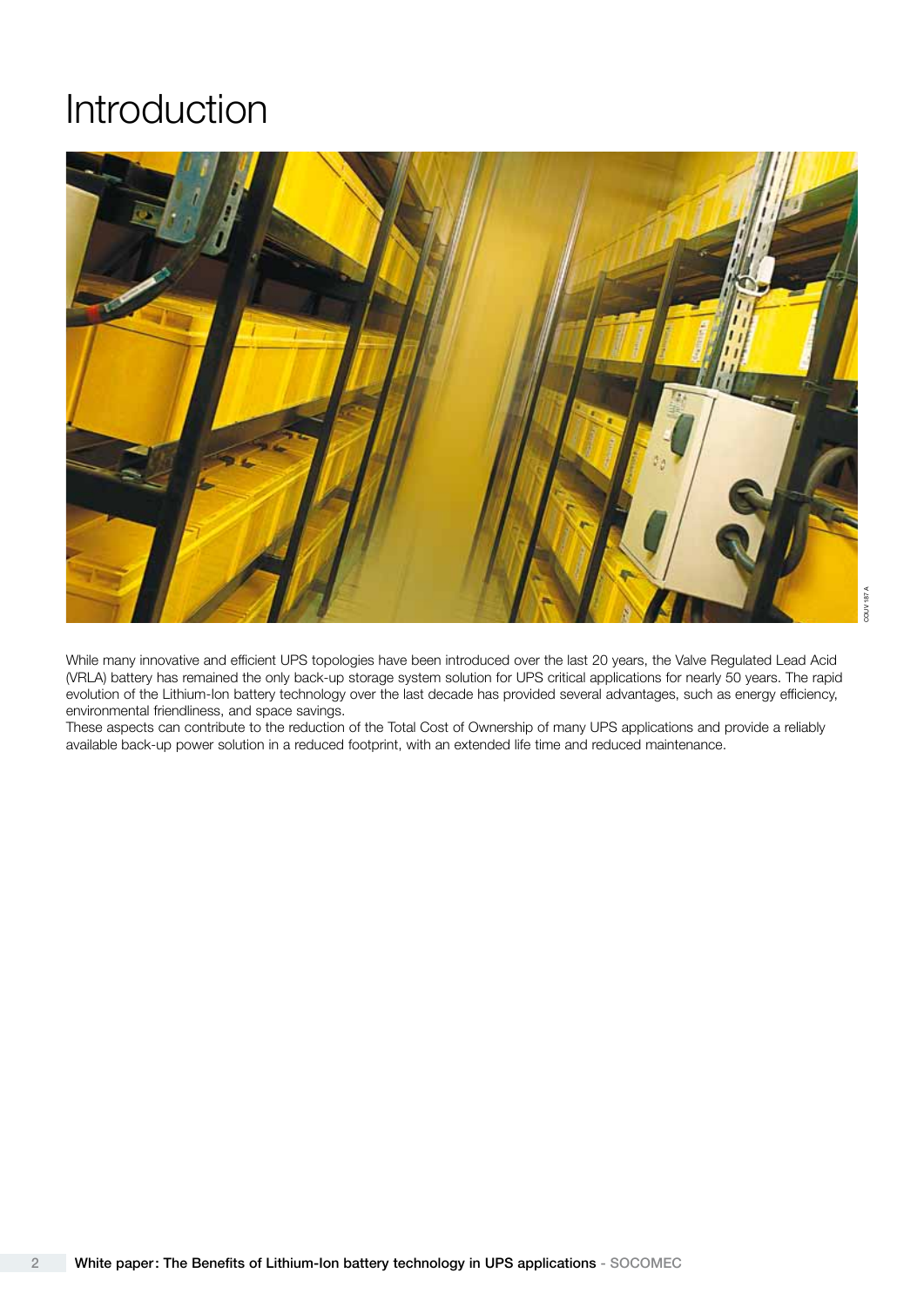# **Contents**

| The battery technology used in UPS applications  4 |  |
|----------------------------------------------------|--|
|                                                    |  |
|                                                    |  |
| The benefits of using Lithium-Ion batteries        |  |
|                                                    |  |
|                                                    |  |
|                                                    |  |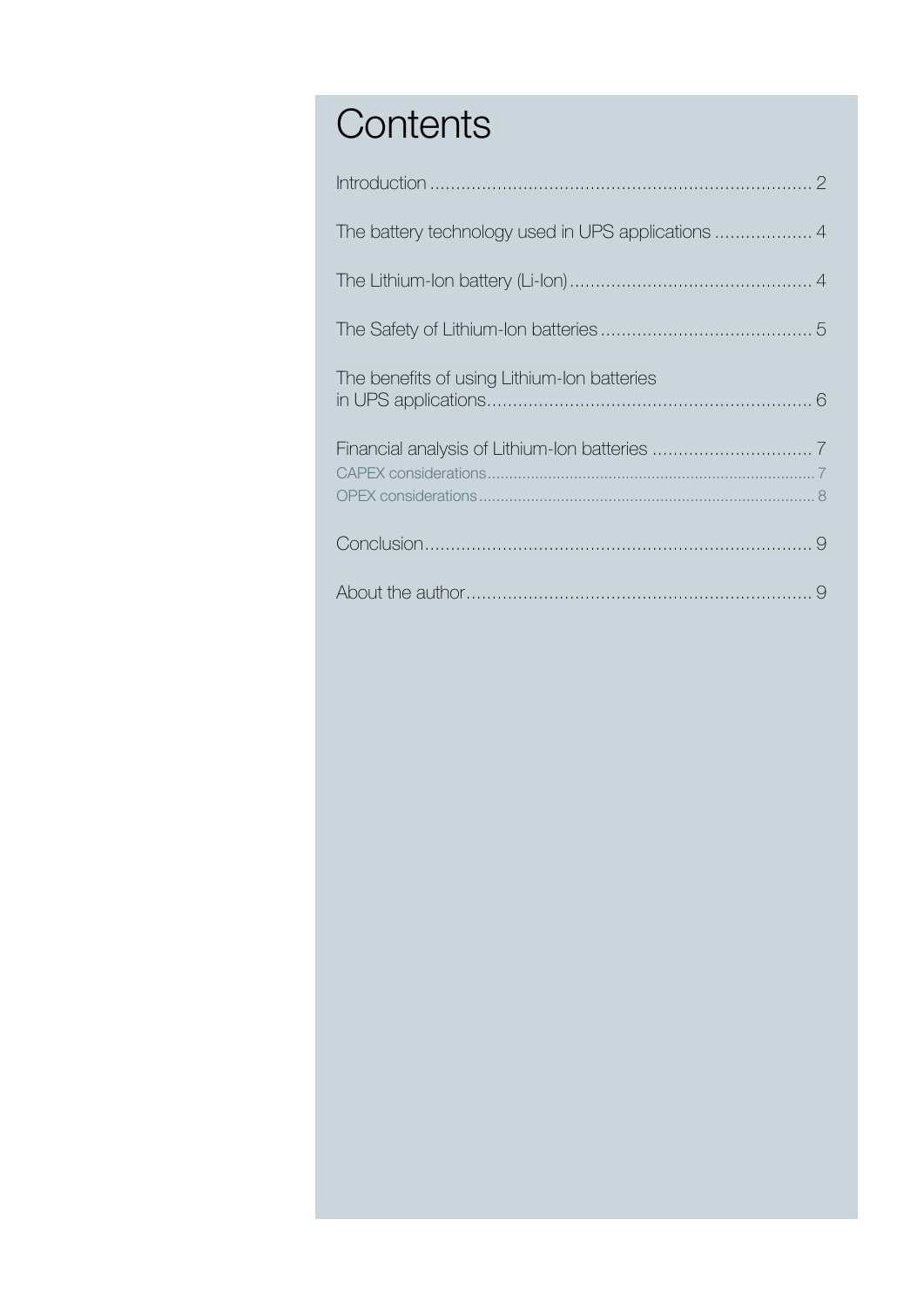# The battery technology used in UPS applications

A battery is an electrochemical energy storage system which generates a potential difference, causing an electric current to travel through a circuit until the energy is exhausted.

Batteries can be divided into two categories:

- primary batteries: once they are empty, they cannot be recharged and returned to their initial, fully-charged state (nonrechargeable batteries),
- secondary batteries: also known as accumulators, they can be recharged and returned to their initial, fully-charged state.
- A battery charger adapted to each specific battery technology should be used.

The lead acid battery is the most commonly used type of battery for stationary applications. According to the Eurobat classification, the typical working life time of a lead acid battery is between 3 and 12 years. The duration of its cycle life time is usually poor even if it can reach a good level of performance in cycling applications.

The lead acid battery offers a mature, well-researched technology at a low cost. There are many different types of lead acid batteries available, such as the valve-regulated lead acid battery or VRLA (enclosed in sealed housing which includes a pressure relief valve), which requires less maintenance.

VRLA batteries can be further divided into two categories: AGM (absorbent glass mat) batteries, where the electrolyte is absorbed by a fibre glass mat, and GEL batteries, where the electrolyte is a special gel capable of withstanding high temperatures, used in specific applications.

A disadvantage of lead acid batteries is the decrease of their working capacity during high power discharges. For example, if a battery is discharged within one hour, only about 50% to 70% of its rated capacity remains available.

Other drawbacks include a lower energy density (lead has a heavy specific weight) and the use of lead, a hazardous material prohibited or restricted in some specific environments or applications. Advantages include a favourable cost/performance ratio, easy recyclability and a simple charging technology.



Fig. 1 - X-ray view of a VRLA battery.

# The Lithium-Ion battery (Li-Ion)

The Lithium-Ion battery (or Li-Ion battery or LIB) was introduced commercially by Sony in 1991.

It has three main components: the positive and negative electrodes and the electrolyte.

The negative electrode (anode) is primarily composed of graphite. A Li-Titanate anode (which can be combined with any other cathode) has also been developed for better safety and battery performance, but with a significantly lower energy density.

#### The positive electrode (cathode) is composed of a metal oxide.

The Lithium-Cobalt oxide (LCO) offers a higher energy density but presents safety risks, especially when damaged. This chemical composition is widely used in consumer electronics. The lithium iron phosphate (LFP), the lithium manganese oxide (LMO) and the lithium nickel manganese cobalt oxide (NMC) batteries offer a lower energy density, but are inherently safer. The electrolyte is composed of a lithium salt in an organic solvent.



WP 052 A GB

IS<sub>2</sub>

Fig. 2 - The Lithium-Ion cell operating scheme.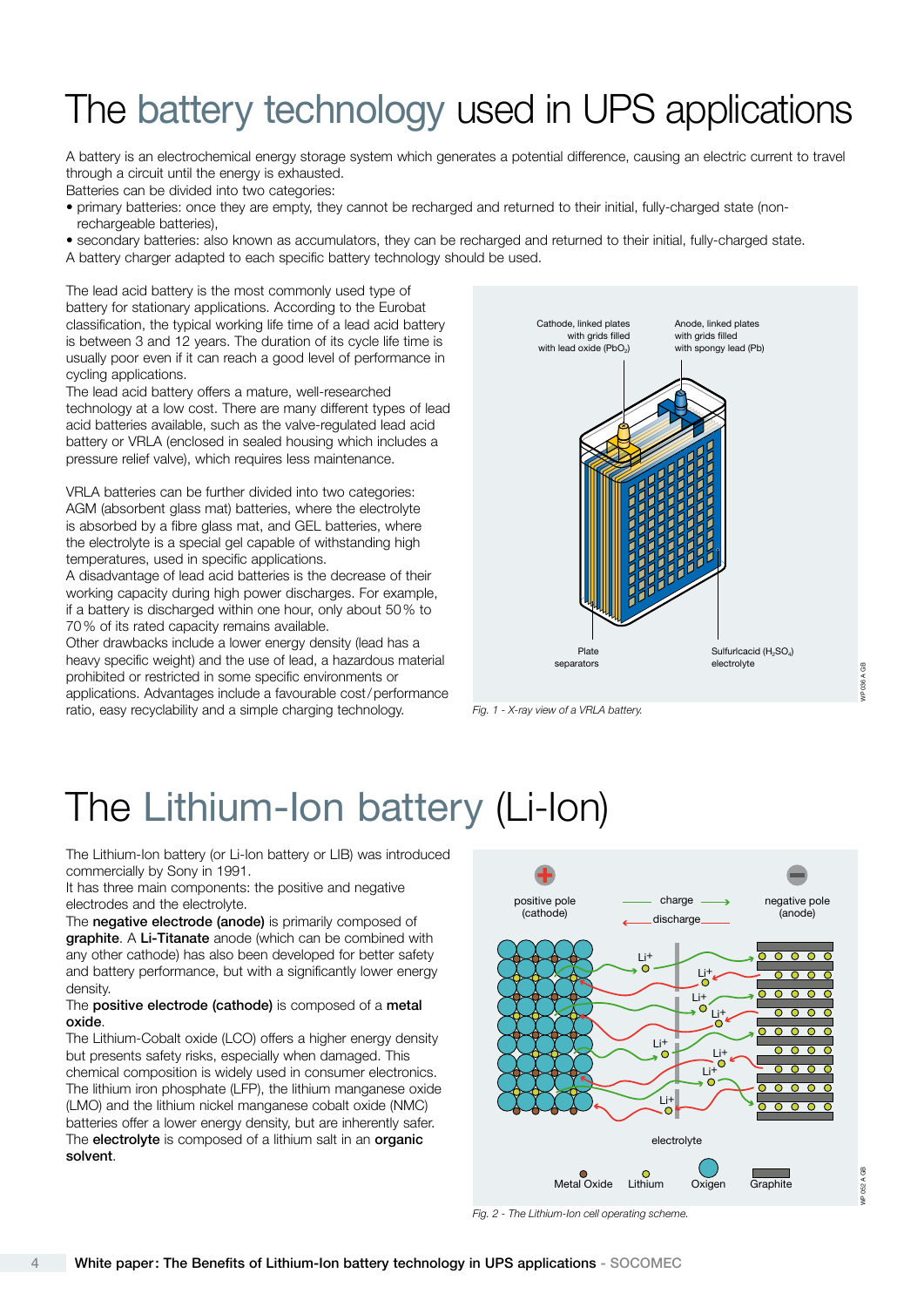# The Safety of Lithium-Ion batteries

Depending on the choice of material for a Lithium-Ion battery, its voltage, energy density, working life time and safety can vary dramatically. The table below summarises and assesses the different chemical compositions which can be used for the cathode.

| <b>LCO</b><br>Name             |                                                                     | <b>NCA</b>                                                           | <b>NMC</b>                                                    | <b>LMO</b>                                              | <b>LFP</b>                                              | <b>LTO</b>                                    |
|--------------------------------|---------------------------------------------------------------------|----------------------------------------------------------------------|---------------------------------------------------------------|---------------------------------------------------------|---------------------------------------------------------|-----------------------------------------------|
| <b>Full name</b>               | Lithium<br>Cobalt<br>Oxide                                          | Lithium<br>Nickel Cobalt<br>Aluminium<br>Oxide                       | <b>Lithium Nickel</b><br>Manganese<br>Cobalt<br>Oxide         | Lithium<br>Manganese<br>Oxide                           | Lithium Iron<br>Phosphate                               | Lithium<br>Titanate                           |
| Cathode                        | LiCoO <sub>2</sub>                                                  | LiNiCoAIO <sub>2</sub>                                               | LiNiMnCoO <sub>2</sub>                                        | LiMn <sub>2</sub> O <sub>4</sub>                        | LiFePO,                                                 | e.g.: LCO, LMO, NCA                           |
| Anode                          | Graphite                                                            | Graphite                                                             | Graphite                                                      | Graphite                                                | Graphite                                                | $Li4Ti5O2$                                    |
| Cell voltage                   | 3.7V                                                                | 3.6V                                                                 | 3.8V                                                          | 3.6V                                                    | 3.3V                                                    | $2.3 - 2.5V$                                  |
| Thermal runaway<br>temperature | 150 °C                                                              | 175 °C                                                               | 200 °C                                                        | 250 °C                                                  | 250 °C                                                  | Theoretically<br>No thermal run away          |
| <b>Energy density</b><br>Wh/kg | $150 - 250$                                                         | $200 - 250$                                                          | 150 - 220                                                     | $100 - 170$                                             | $80 - 140$                                              | $50 - 85$                                     |
|                                | <b>LCO</b>                                                          | <b>NCA</b>                                                           | <b>NMC</b>                                                    | <b>LMO</b>                                              | <b>LFP</b>                                              | <b>LTO</b>                                    |
| <b>Chemistry comparison</b>    | Energy<br>Power<br>Cost<br><b>D</b><br>Lifetime<br>Safety<br>Cycles | Energy<br>Cost<br>Power<br><b>IO</b><br>Lifetime<br>Safety<br>Cycles | Energy<br>Cost<br>Power<br>IŒ<br>Lifetime<br>Safety<br>Cycles | Energy<br>Cost<br>Power<br>Safety<br>Lifetime<br>Cycles | Energy<br>Cost<br>Power<br>Lifetime<br>Safety<br>Cvcles | Energy<br>Cost<br>Power<br>Lifetime<br>Cycles |

Most metal oxide electrodes are thermally unstable and will decompose at higher temperatures, releasing oxygen which can lead to a thermal runaway condition. In UPS applications, the most commonly used electrode chemical compositions are the lithium manganese oxide (LMO) and the lithium nickel manganese cobalt oxide (NMC), which offer the best compromise between performance and safety levels currently available on the LIB market.

Li-Ion batteries are connected in series to obtain a voltage compatible with the UPS range, and they are equipped with a monitoring unit to avoid over-charging or over-discharging **phenomena**. A voltage balancing circuit is also installed to monitor the voltage level of each individual cell and prevent voltage deviations between the different cells.

Different Li-Ion cell designs are available:

- cylindrical,
- pouch,
- prismatic.

The prismatic cell design is considered to be the safest as it is equipped with several mechanisms such as a safety function layer, a multi-layered separator, a safety vent, a safety fuse and an over-charging safety device.



wp 052 a gb

**152 A** 

Fig. 3 - Different Li-Ion cell designs.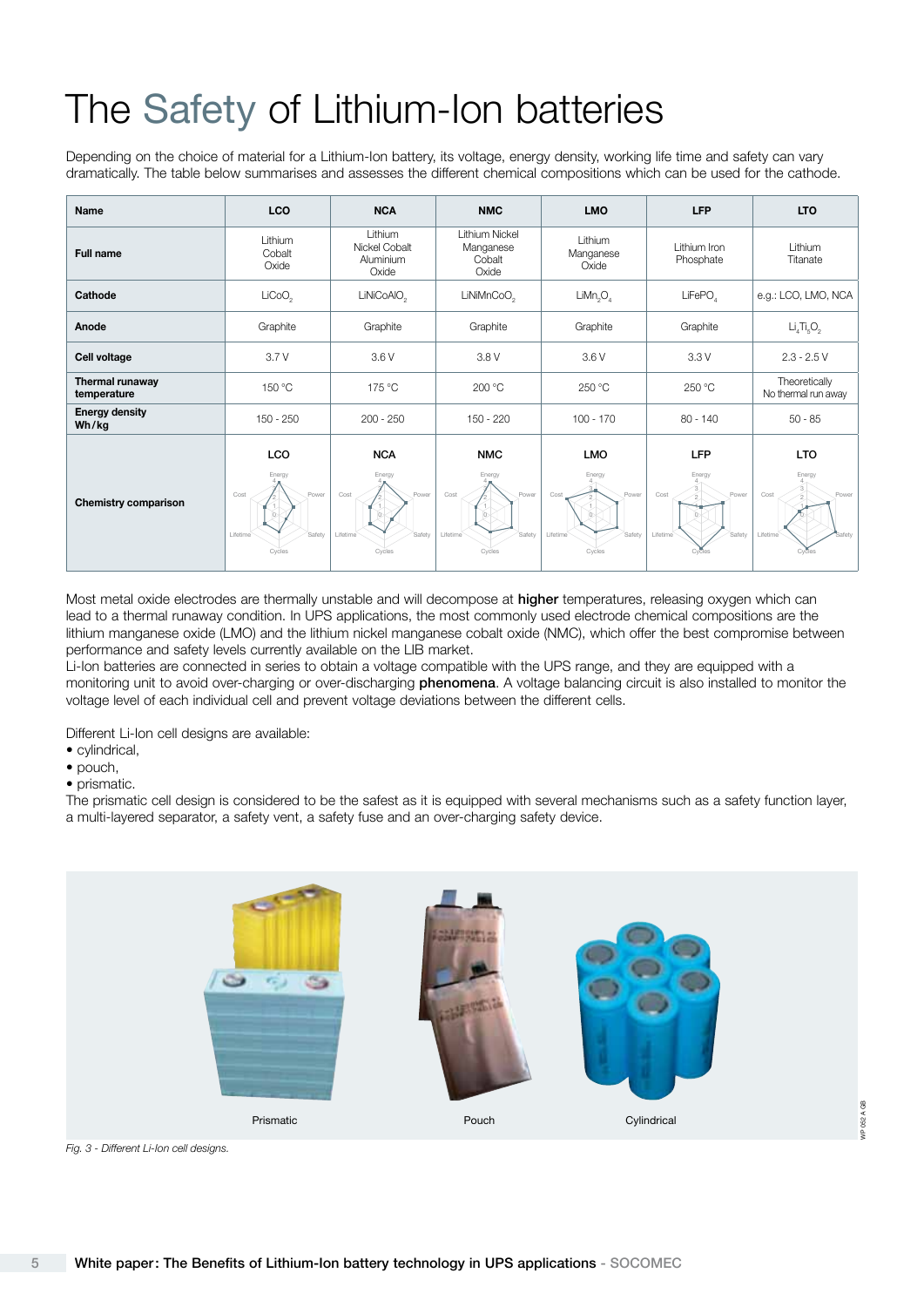## The benefits of using Lithium-Ion batteries in UPS applications

Li-Ion batteries have a higher gravimetric and volumetric energy density, which means that a Li-Ion battery solution is lighter and requires less floor space than a lead-acid battery solution.

For a typical datacentre scenario with a back-up time requirement of a few minutes, the footprint savings are between 30% and 70%, freeing up space for additional IT equipment or rooms to accommodate future power upgrades, while the weight savings are between 50% and 80%, so that no additional spending for reinforcement is necessary.

The calendar life (over 15 years) and the cycle life (thousands of cycles) of a Li-Ion battery are very good, even at high temperatures.

With a high round-trip efficiency and no oversizing required for short back-up times (typical in UPS applications), it is clear that the Li-ion technology has several technical advantages.

|                              | <b>VRLA Battery</b>                                        | <b>UPS Lithium Ion Battery</b>                             |
|------------------------------|------------------------------------------------------------|------------------------------------------------------------|
| <b>Nominal voltage</b>       | 2.0 V/cell                                                 | $3.8$ V/cell                                               |
| Voltage range                | $1.6 - 2.4$ V/cell                                         | $3.0 - 4.2$ V/cell                                         |
| Volumetric energy density    | $100$ Wh/L                                                 | 250 Wh/L                                                   |
| Gravimetric energy density   | 30 - 50 Wh/kg                                              | 100 - 170 Wh/kg                                            |
| Discharge efficiency         | 100% at 20-hr rate<br>80% at 4-hr rate<br>60% at 1-hr rate | 100% at 20-hr rate<br>99% at 4-hr rate<br>95% at 1-hr rate |
| <b>Cycle life</b>            | $300 - 500$                                                | > 3000                                                     |
| Calendar life (at 25 °C)     | $5 - 7$ years                                              | 15 - 17 years                                              |
| Calendar life (at 35 °C)     | $2 - 3$ years                                              | $6 - 9$ years                                              |
| <b>Operating temperature</b> | $15 - 25 °C$                                               | $0 - 40 °C$                                                |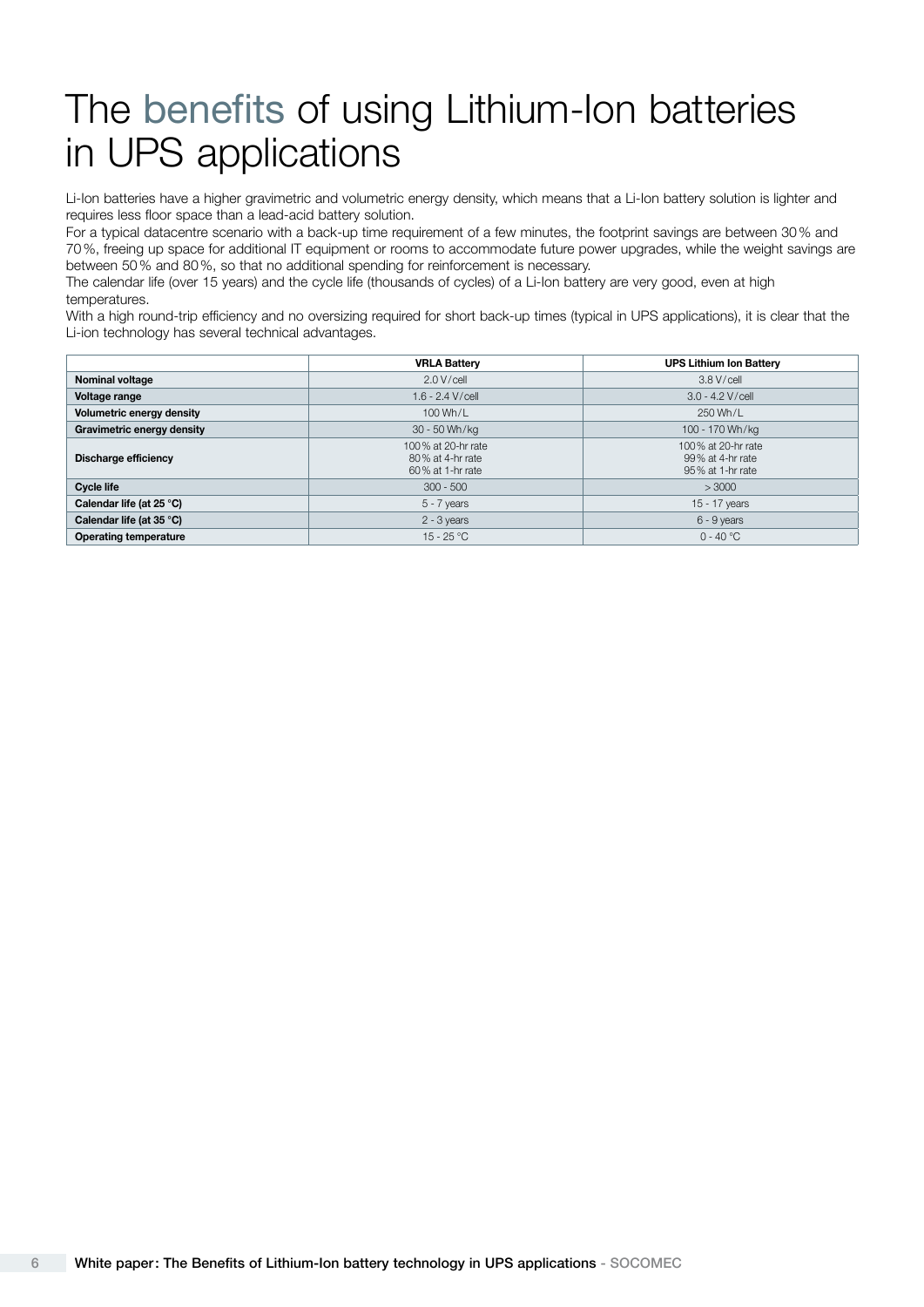# Financial analysis of Lithium-Ion batteries

To examine the economic benefits of using LIB systems in UPS applications, the Total Cost of Ownership (TCO) of VRLA and LIB systems is compared based on the following, real-life scenario: a redundant UPS system with a power of 200 kVA with a 150 kW load for a back-up time of 8 minutes.

The following table presents the input data.

| <b>UPS</b>                   | <b>UPS</b> size                | $2 \times 200$ (redundant) | kW                   |  |  |
|------------------------------|--------------------------------|----------------------------|----------------------|--|--|
|                              | Average output load            | 75%                        | $%$ Pn               |  |  |
|                              | Back-Up time                   | 8                          | min                  |  |  |
|                              | Life expectancy                | 15                         | years                |  |  |
| <b>LABOUR</b>                | Operator cost                  | 100                        | $\epsilon/h$         |  |  |
|                              | Replacement speed              | 6                          | block/hour           |  |  |
| <b>ENERGY</b>                | Cost of Energy                 | 0.0762                     | E/KWh                |  |  |
| <b>REAL ESTATE</b>           | Cost of Rent                   | 288                        | $\epsilon/m^2$ /year |  |  |
| <b>LIB SYSTEMS</b>           | LIB cabinets needed per UPS    | $\mathbf{1}$               | Nb.                  |  |  |
|                              | LIB unitary cabinet footprint  | 0.39                       | m <sup>2</sup>       |  |  |
|                              | LIB total nominal capacity     | 34.68                      | <b>kWh</b>           |  |  |
|                              | LIB cost                       | 600                        | €/kWh                |  |  |
| <b>VRLA BATTERIES</b>        | VRLA cabinets needed per UPS   | $\overline{2}$             | Nb.                  |  |  |
|                              | VRLA unitary cabinet footprint | 0.7                        | m <sup>2</sup>       |  |  |
|                              | VRLA total nominal capacity    | 92.88                      | <b>kWh</b>           |  |  |
|                              | <b>VRLA cost</b>               | 120                        | €/kWh                |  |  |
| <b>BATTERY CALENDAR LIFE</b> | <b>LIB</b>                     | 17                         | years                |  |  |
|                              | VRLA                           | $\overline{7}$             | years                |  |  |
| <b>FLOATING POWER</b>        | <b>LIB</b>                     | 14                         | W                    |  |  |
|                              | LIB consumption per year       | 122                        | <b>kWh</b>           |  |  |
|                              | <b>VRLA</b>                    | 64                         | W                    |  |  |
|                              | VRLA consumption per year      | 556                        | kWh                  |  |  |
| <b>MONITORING SYSTEM</b>     | <b>LIB</b>                     |                            | Already included     |  |  |
|                              | <b>VRLA</b>                    | 80                         | $\epsilon$ /block    |  |  |
|                              | Installation time              | 0.03                       | hours/block          |  |  |
| <b>AIRCON</b>                | COP                            | 3                          |                      |  |  |
| <b>FINANCIAL</b>             | Cost of capital (WACC)         | 10%                        | %                    |  |  |

### CAPEX considerations

It is assumed that the battery systems will perform a limited number of charge/discharge cycles during their working life (30 full charge/discharge cycles over 15 years of operation, at a rate of 2 full charge/discharge cycles per year).

For short discharge times of up to a few dozen minutes, the capacity of LIB systems is much higher than that of VRLA systems (which are oversized to ensure they can provide the capacity required by the load). To provide a back-up time of 8 minutes with a load of 150 kW, it is necessary to use either a 34.68 kWh (136 cells, 63 Ah) LIB system or a 92.88 kWh (516 cells, 90 Ah) VRLA system per UPS.

The 2016 market price for a high purchase volume is 120 €/ kWh for VRLA systems and 600 €/ kWh for LIB systems (for a typical scenario for a large EPC/contractor). While the LIB price per kWh is 5 times higher than the VRLA price, it only requires 37% of the installed capacity.

The initial battery purchasing price of a 34.68 kWh, 136 cells 63 Ah LIB system is 20,800 € while the purchasing price of a 92.88 kWh, 516 cells 90 Ah VRLA system is 11,150 € per UPS.

For a more accurate comparison, a BMS (battery monitoring system) is included as part of the VRLA system, assuming a BMS market price of 80  $\epsilon$ /12Vblock. The VRLA BMS system cost is 6,680  $\epsilon$  per UPS; whereas the BMS is already included in the LIB system's standard scope of supply.

With a calendar life of 17 years we can assume that, with a limited number of charge/discharge cycles, the actual working life of the LIB system is close to 15 years. On the other hand, the VRLA system will need 2 replacements during the UPS life time (at years 7 and 14).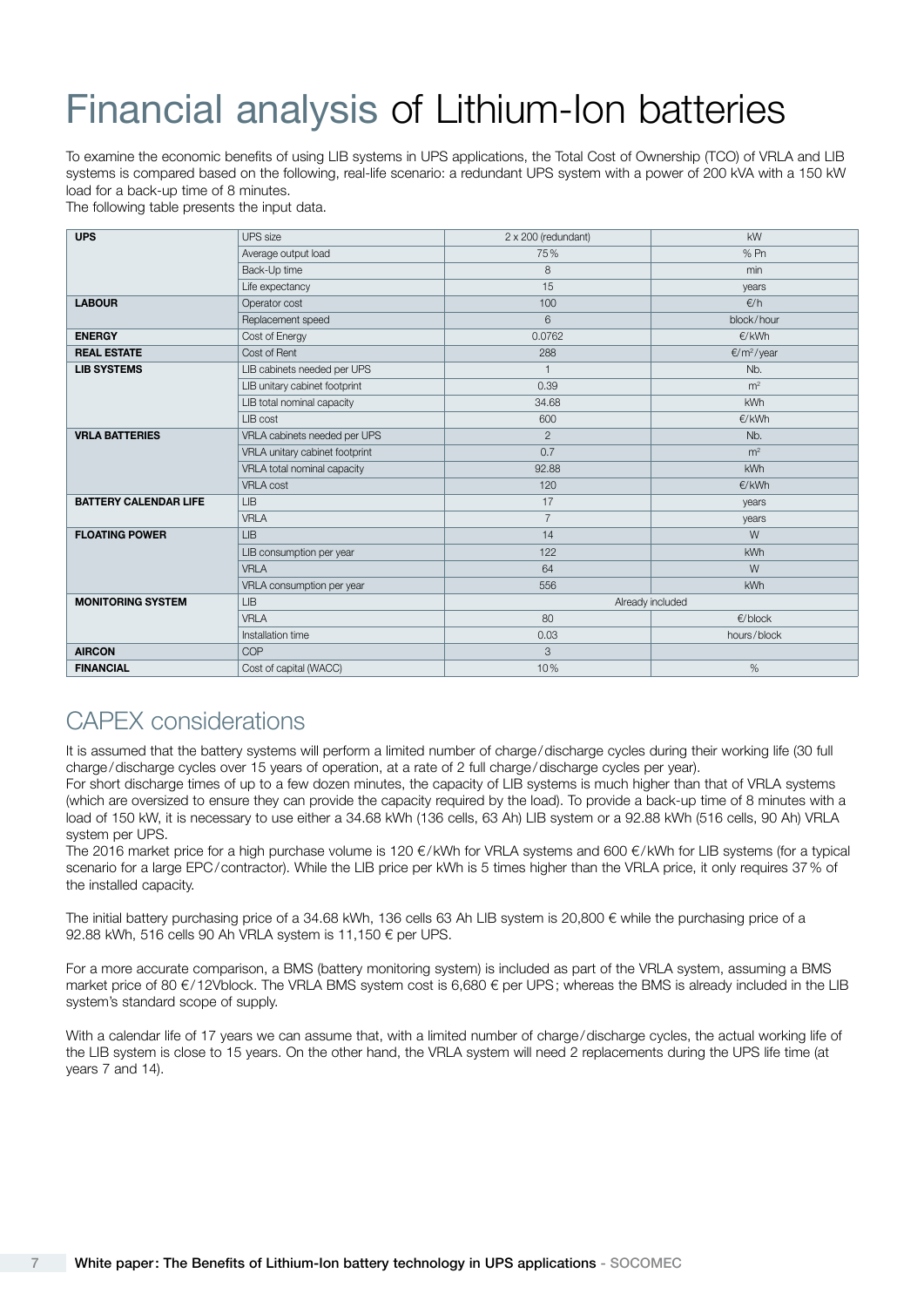### OPEX considerations

For an accurate comparison of the two scenarios, the battery room temperature is assumed to be the same (25 °C) in both cases, although it should be noted that LIB systems are more tolerant to high temperatures, therefore operating costs can be reduced as less energy is required for cooling.

Only the renting costs are examined, while the difference in cooling costs is not considered here.

Due to their high energy density, LIB systems can provide significant space savings compared to VRLA systems (they take up a lower volume of space for the same B.U.T., and have a higher efficiency). This is particularly significant for systems installed in datacentres with high real estate costs.

With a cost of rent of 288  $\epsilon/m^2$  per year (slightly below the European average), the difference between the VRLA footprint (around 1.4 m<sup>2</sup>) and the LIB footprint (around 0.39 m<sup>2</sup>) is approximately 9,500  $\epsilon$  over 15 years.

To summarise: the table below shows the cash flow for a 200 kVA system based on the table "Financial Analysis of Lithium-Ion batteries" on page 6.

| Year         | <b>VRLA</b>         |                  |                     |                      |                            |                     | <b>LIB</b>                  |                     |                      |               |            | <b>Cash flow</b>   |         |
|--------------|---------------------|------------------|---------------------|----------------------|----------------------------|---------------------|-----------------------------|---------------------|----------------------|---------------|------------|--------------------|---------|
|              | <b>CAPEX</b>        |                  |                     | <b>OPEX</b>          | Total                      |                     | <b>CAPEX</b><br><b>OPEX</b> |                     |                      | Total         |            | <b>LIB vs VRLA</b> |         |
|              | 1st<br>Installation | Repla-<br>cement | Real estate<br>rent | Power<br>consumption | <b>NPV</b><br>Cash<br>Flow | 1st<br>Installation | Repla-<br>cement            | Real estate<br>rent | Power<br>consumption | Cash<br>Flow  | <b>NPV</b> | <b>Delta NPV</b>   |         |
| $\mathbf 0$  | -€42458             | €0               | -€ 806              | $-624$               | -€43288                    | -€ 39353            | $-644656$                   | €0                  | -€ 225               | $-\epsilon$ 2 | -€44882    | -€40802            | -€ 1449 |
|              | $\notin$ 0          | €0               | -€ 806              | $-624$               | -€ 831                     | $-640040$           | $\notin$ 0                  | €0                  | -€ 225               | $-\epsilon$ 2 | -€ 226     | -€40989            | -€ 950  |
| $\mathbf{2}$ | €0                  | €0               | -€ 806              | $-624$               | -€ 831                     | -€40664             | €0                          | €0                  | -€ 225               | $-\epsilon$ 2 | -€ 226     | $-641159$          | -€496   |
| 3            | €0                  | €0               | -€ 806              | $-624$               | -€831                      | $-641231$           | €0                          | €0                  | -€ 225               | $-\epsilon$ 2 | -€ 226     | $-641314$          | -€83    |
| 4            | €0                  | €0               | -€ 806              | $-624$               | -€831                      | $-641747$           | €0                          | €0                  | -€ 225               | $-\epsilon$ 2 | -€ 226     | $-641455$          | € 292   |
| 5            | $\notin$ 0          | €0               | -€ 806              | $-624$               | -€831                      | $-642215$           | $\notin$ 0                  | €0                  | -€ 225               | $-\epsilon$ 2 | -€ 226     | $-641582$          | € 633   |
| 6            | €0                  | €0               | -€ 806              | $-624$               | -€831                      | -€42642             | €0                          | €0                  | -€ 225               | $-\epsilon$ 2 | -€ 226     | -€41699            | €943    |
| 7            | $\notin$ 0          | -€ 25731         | -€ 806              | $-624$               | -€ 26562                   | $-65033$            | $\notin$ 0                  | €0                  | -€ 225               | $-\epsilon$ 2 | -€ 226     | $-641804$          | € 13229 |
| 8            | €0                  | €0               | -€ 806              | $-624$               | $-6831$                    | $-65385$            | €0                          | €0                  | -€ 225               | $-\epsilon$ 2 | -€ 226     | $-641900$          | € 13485 |
| 9            | €0                  | €0               | -€ 806              | $-624$               | $-6831$                    | $-655705$           | €0                          | €0                  | -€ 225               | $-\epsilon$ 2 | -€ 226     | $-641988$          | € 13718 |
| 10           | €0                  | €0               | -€ 806              | $-624$               | $-6831$                    | -€ 55996            | €0                          | €0                  | -€ 225               | $-\epsilon$ 2 | -€ 226     | -€42067            | € 13930 |
| 11           | $\notin$ 0          | €0               | -€ 806              | $-624$               | -€831                      | -€ 56261            | $\notin$ 0                  | €0                  | -€ 225               | $-\epsilon$ 2 | -€ 226     | $-642139$          | € 14122 |
| 12           | €0                  | €0               | -€ 806              | $-624$               | -€831                      | -€ 56502            | €0                          | €0                  | -€ 225               | $-\epsilon$ 2 | -€ 226     | -€42205            | € 14297 |
| 13           | $\notin$ 0          | €0               | -€ 806              | $-624$               | -€831                      | $-656720$           | $\notin$ 0                  | €0                  | -€ 225               | $-\epsilon$ 2 | -€ 226     | $-642264$          | € 14456 |
| 14           | €0                  | -€ 25731         | -€ 806              | $-624$               | -€ 26562                   | -€ 63079            | €0                          | €0                  | -€ 225               | $-\epsilon$ 2 | -€ 226     | $-642318$          | € 20761 |
| 15           | €0                  | €0               | -€ 806              | $-624$               | -€831                      | $-663260$           | $\notin$ 0                  | €0                  | -€ 225               | $-\epsilon$ 2 | -€ 226     | $-642368$          | € 20892 |



wp 086 a gb

086 A GB

Fig. 4 - LIB vs VRLA system cash flow in a 200 kVA redundant UPS application.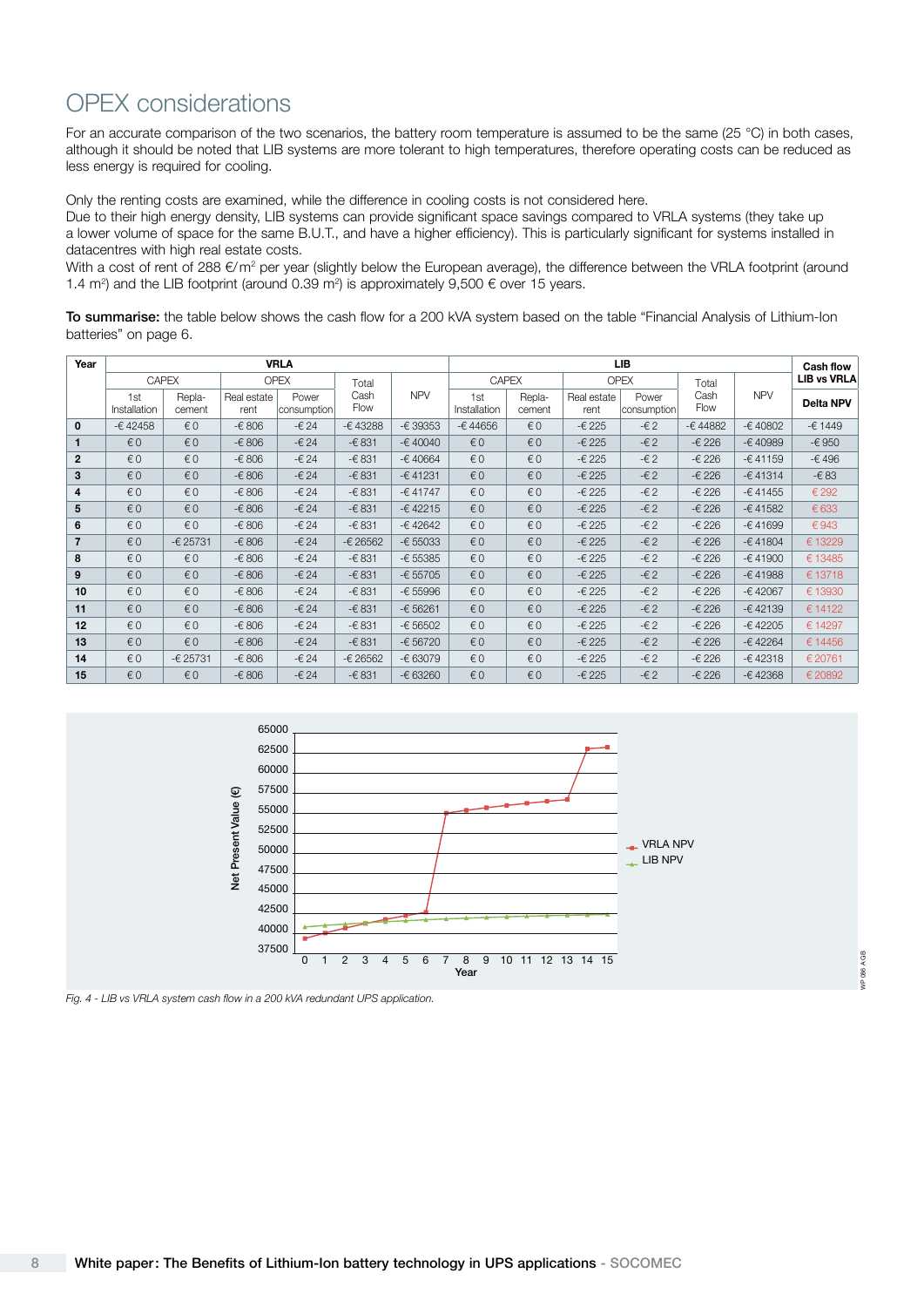## Conclusion

Taking into consideration all the assumptions made above, a 200 kVA UPS LIB system becomes more competitive than a VRLA system after 4 years by reducing the Total Cost of Ownership of the UPS system.

The decreasing trend of Lithium-Ion battery prices will continue, driven by the booming electric vehicle market, while battery safety is steadily improving. All these factors make the LIB system a winning solution for UPS applications requiring a compact, innovative protection.

### About the author

### Antonio Tamiozzo

Antonio Tamiozzo received a BSc degree in Electronic Engineering from the University of Padua, Italy, in 2001. He has been working for Sicon s.r.l. (part of the Socomec Group) since 2001, where he has worked both in the R&D and photovoltaic business units.

He is currently the Market and Product Manager for UPS back-up power solutions.

His major research interests are related to the choice of new innovative back-up power solutions for UPS systems.